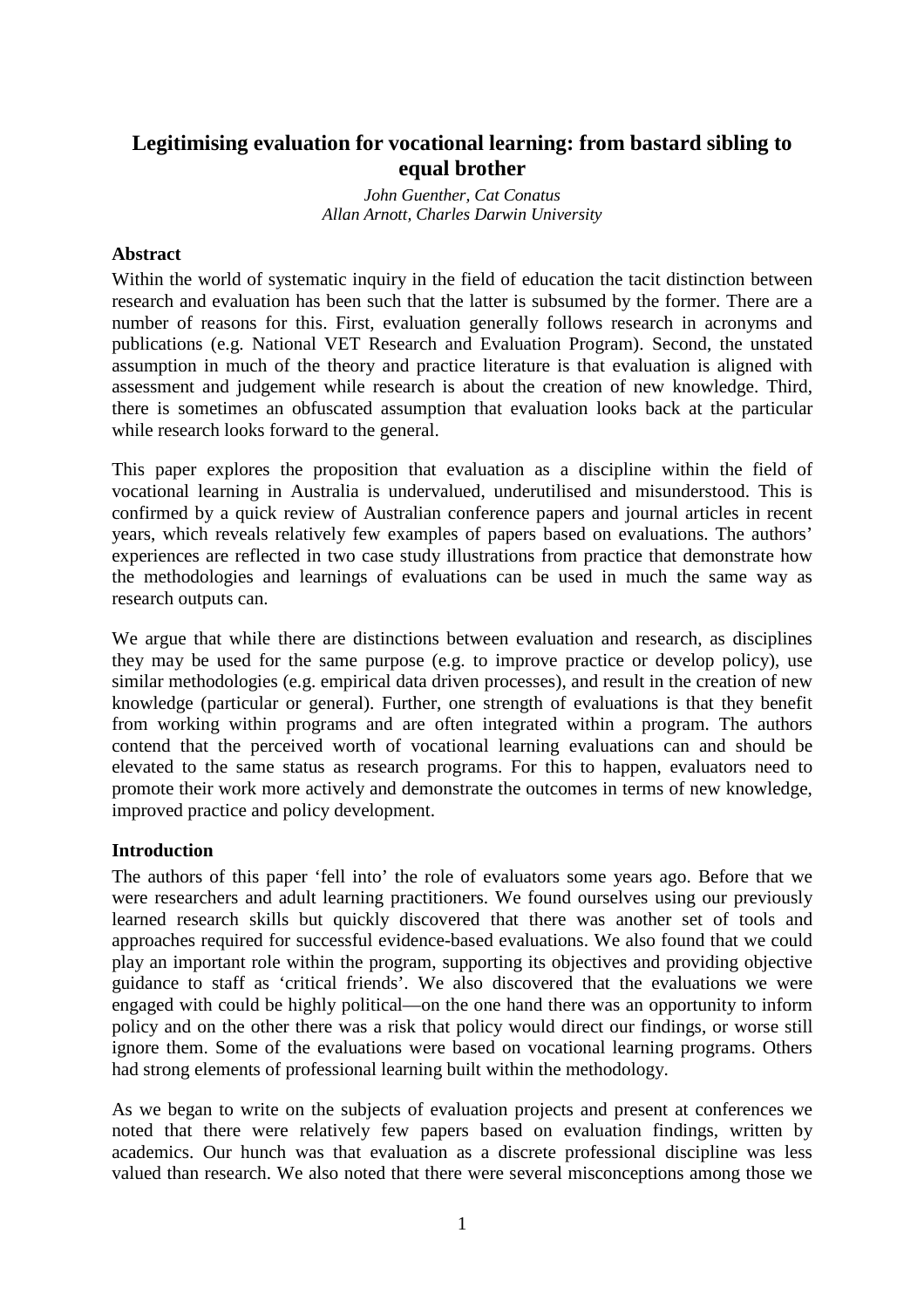work with about what evaluation is. Most saw it as something you tack on to the end of a program and some saw it as equivalent to a survey of some kind. Our intent in this paper is to correct some of these misconceptions and demonstrate that evaluation is indeed undervalued. To do so we draw on two examples from our work as evaluators that highlight the important role of evaluation in generating new knowledge and applying it to the development of innovative programs and emerging policies. We commence with a consideration of the distinction and similarities between evaluation and research.

### **Distinctions and similarities between evaluation and research**

The distinctions between evaluation and research have long been debated. Patton (2008: 40) suggests that: 'The question of whether and how evaluation differs from research haunts the field'. He goes on to argue that there is a clear distinction between the two disciplines: 'Research aims to produce knowledge and truth. Useful evaluation supports action' (p. 40).

According to the Australian Research Council (ARC) (2009: 10):

research is defined as the creation of new knowledge and/or the use of existing knowledge in a new and creative way so as to generate new concepts, methodologies and understandings. This could include synthesis and analysis of previous research to the extent that it is new and creative.

The same *Excellence in Research for Australia* document goes on to indicate the importance of the 'use of this stock of knowledge to devise applications' (p. 10). A definition of evaluation is given as 'the systematic assessment of an object's merit, worth, probity, feasibility, safety, significance, and/or equity' (Stufflebeam and Shinkfield 2007: 13). Most of the evaluation literature would agree to a large extent with this definition.

The definitions offered above suggest that the two fields do not intersect. However, to dismiss the similarities would be to ignore the obvious. A succinct tabular comparison of similarities and differences is offered by Russ-Eft and Preskill (2009) who categorise both fields in terms of purpose, audience, study focus, study design, data collection, reliability and validity, data analysis, and reporting. Their analysis suggests several points of connection particularly in relation to methods and data collection and several points of difference particularly in terms of reporting and purpose. Mathison (2008) suggest that similarities exist: 'Because evaluation requires the investigation of what is, doing evaluation requires doing research' (p. 188).

The contention of the ARC that research is defined in terms of new knowledge is worth teasing out in relation to evaluation. While Patton (2008) argues for a distinction between evaluation and research on this basis, this is perhaps an over-simplistic poorly premised difference. The premise on which this argument is based may be that evaluation of a program already in existence will not yield new knowledge—presumably because the knowledge is already there. However, while this may be the case with summative evaluations that look back at what has happened, it may not be true for formative evaluations, particularly those that are complex in nature. Hawe et al. (2009: 89), contend that: 'Programs and policies invariably contain new knowledge.' They go on to suggest that change processes captured in a formative evaluation will to some extent reflect the new knowledge that is created by complexity and the 'actor networks of implementation' (p. 98). Patton, in his more recent publication, *Developmental Evaluation* (Patton 2011), acknowledges the role of complexity and chaos as 'mindscapes' (p. 252) that shape perception. In the context of innovation, he goes on to say: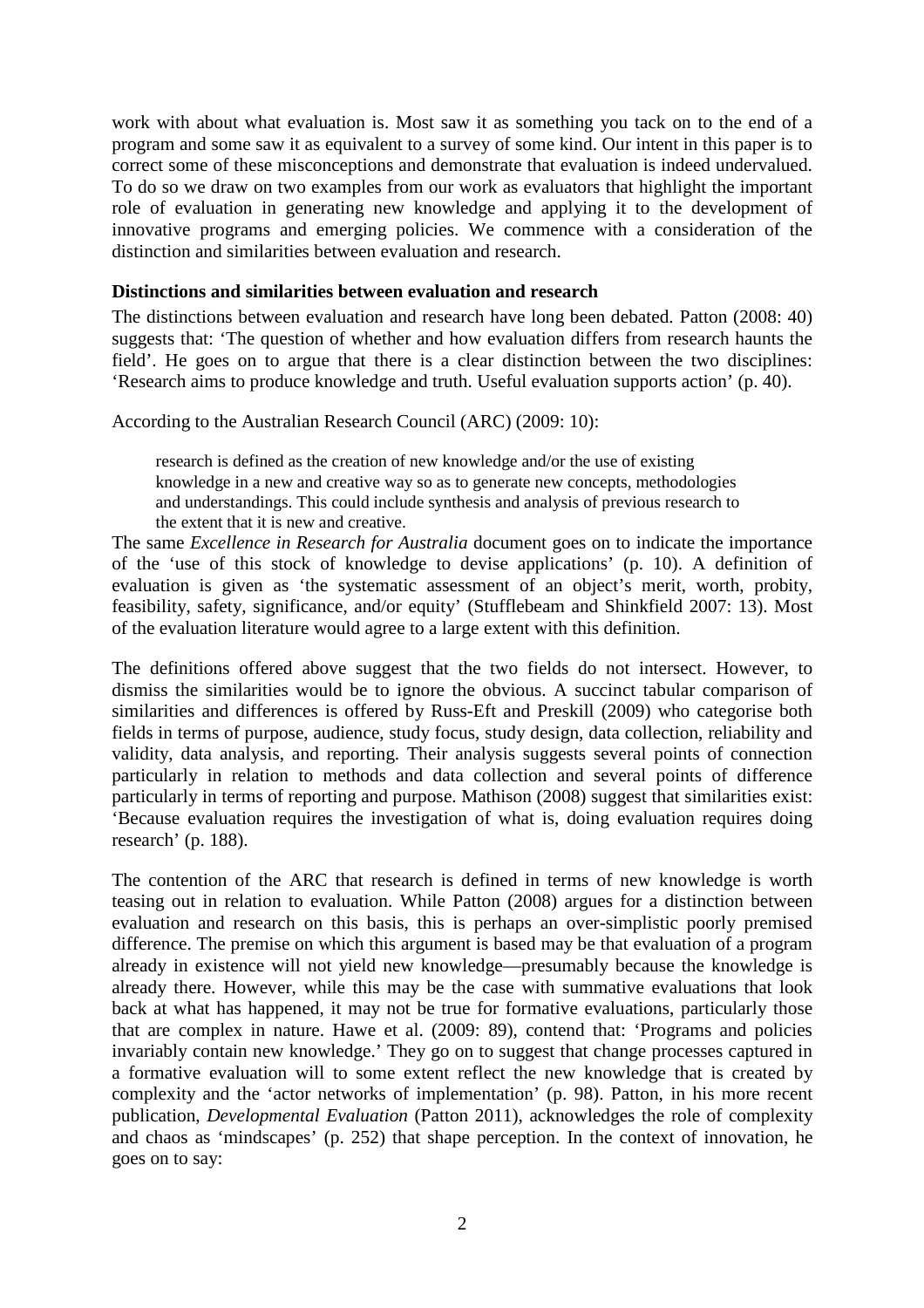In complex situations, the relationships of cause and effect are disputed and unknowable until after the effect emerges; this means the evaluation has to be designed to track what emerges and provide rapid feedback to inform choices under conditions of high uncertainty. (p. 152)

In other words, the unknowable becomes knowable. New knowledge is created. This process is not too dissimilar from that which occurs when a 'community of practice' (Wenger 1998) approach to evaluation is used to enhance learning in an organisation.

Research—whether it be 'basic' or 'applied'—and evaluation are never conducted in a vacuum. Often, both are conducted in a lively political context and are built on the values and worldview assumptions of those conducting or commissioning the work. Evaluation is an inherently political work. It is often designed to inform policy and may at times be influenced by policy (Guenther et al. 2010; O'Brien et al. 2010). While there may be some that would argue for the independence of institutional research, in reality it is not that different. For example Australian Cooperative Research Centres are based on an assumption that research outputs will be utilised for the purpose of tackling 'major challenges for end users' (Department of Innovation 2010: 2). These challenges (e.g. climate change, bushfires, environmental issues) are inherently political.

One of the distinctions between evaluation and research noted above by Russ-Eft and Preskill relates to reporting. Because evaluation reports are often owned by the commissioner, the intellectual property arising from new knowledge created often cannot be freely released into the public domain. In an organisational learning context, Gill (2010) acknowledges that unless systems are in place to ensure a learning culture is maintained, new knowledge will not be shared with others. Even well-intentioned managers will 'create controls… that become roadblocks to sharing information, applying new knowledge and discovering ways to work together effectively' (p. 24). The point is that while new knowledge is often created in evaluations, more often than not it is not promoted as such.

The above discussion points to nothing less than a blurry distinction between evaluation and research. We do not want to understate the importance of research as a means of influencing good practice or policy. Notwithstanding this, one would expect that rigorous, evidencebased evaluations would also be a priority for Australia's National Vocational Education and Training Research and Evaluation program. But are they?

### **Evaluation and research related to vocational learning in Australia**

The focus of our review of literature in this section is on Australia. Indeed our specific concerns are with the status of evaluation within the field of vocational education and training in Australia. We begin with a general discussion of misconceptions about the nature of evaluation before turning more specifically to the issue within Australian contexts. It is beyond the scope of this paper to consider evidence from international literature.

### *Misconceptions about the nature of evaluation*

In the vernacular of adult learning practice, the terms 'evaluation', 'feedback', 'questionnaires' and 'surveys' often go together without consideration of the specific meaning of the terms being used. For example, a 'course evaluation' is often represented in a simple tick and flick survey. An example of the language used in one higher education institution is shown below: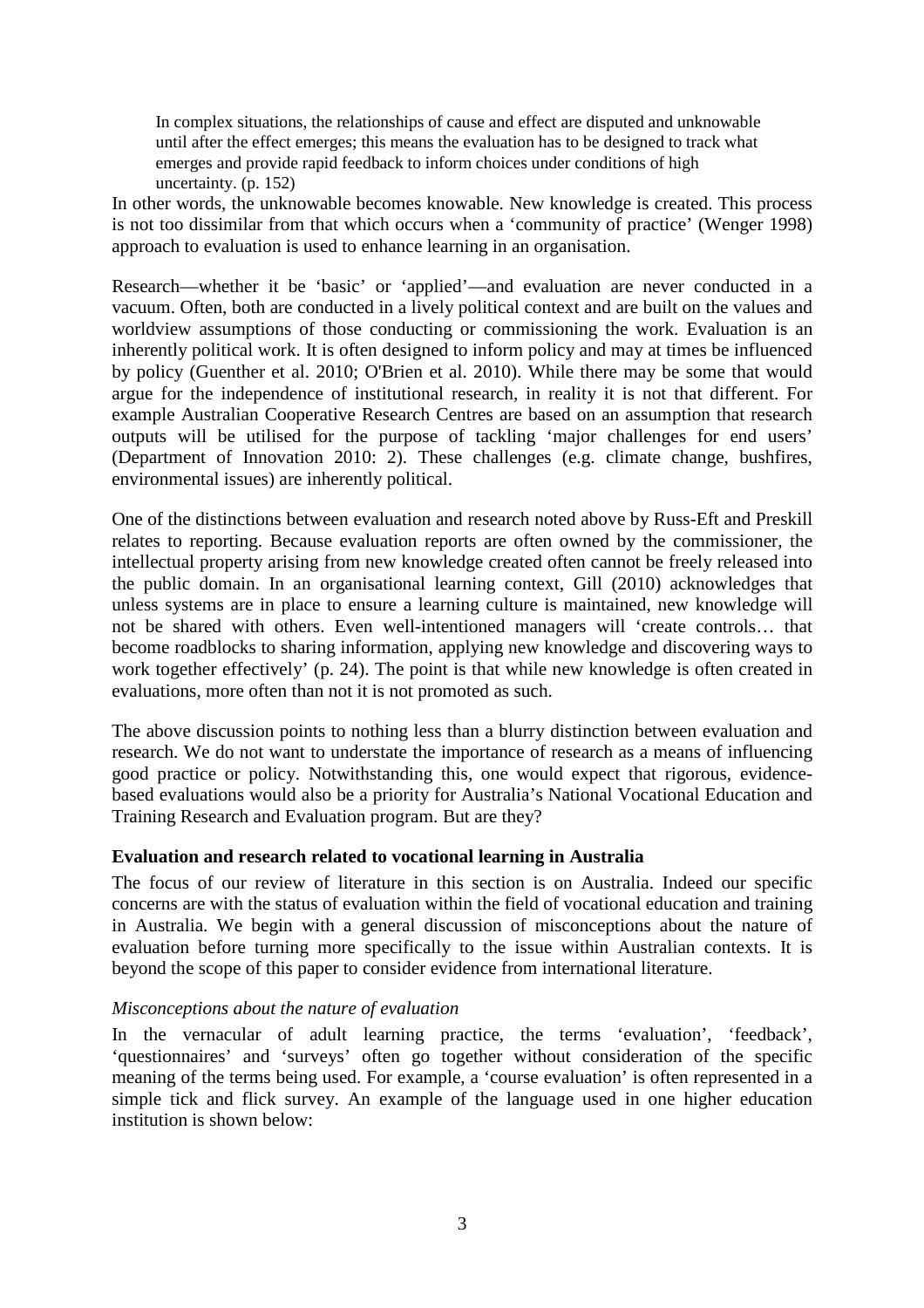#### Honours Course Evaluation

The SETL honours course questionnaires seeks feedback from students enrolled in an honours course on their teaching and learning experiences throughout the course.

The questionnaires should be handed to students once they have completed all components of their honours course but before their final exam or final result is known.

The results of this type of evaluation is confidential to the staff member conducting the evaluation. To request an order form, view the item bank or sample of the questionnaire please see below…(University of Tasmania 2009)

The wording suggests that the evaluation is the questionnaire and the questionnaire is the evaluation. More specifically, in the field of vocational learning, the NCVER's *Student Outcomes Survey* is the 'source for key performance measures used to evaluate the effectiveness of the system as a whole' (Misko and Priest 2009: 7). It is arguable that such misinterpretations and simplifications have over time formed an 'ideological position' that has the effect of decreasing the legitimacy of evaluation in the eyes of the research community. They perhaps should come as no surprise though as in the field of education generally, 'the roots of educational evaluation are in the assessment of individual student learning' which have broadened to include 'projects, instructional materials, teachers, and the school as a whole' (Nevo 2006: 445). The evaluation or assessment of students, teachers and schools tends to mask the broader role of evaluation in education and its utilisation for improving systems and stakeholder outcomes.

Evaluation as a discipline within the broader fields of systematic inquiry—whether scientific or social—is far more complex than might be suggested by the above descriptions and definitions. Stufflebeam and Shinkfield (2007) for example, identify 22 different approaches to evaluation. Evaluators use a distinctive set of tools to make the kinds of assessments they do, in addition to the sets of tools used by researchers within the range of disciplines from scientific to social inquiry. Evaluators, like researchers, are pre-eminently concerned with design. Research questions and strategies of inquiry are replaced with evaluation questions and evaluation frameworks. They are also concerned about the credibility of the evidence that they collect, validity and reliability of data, generalisability of findings and ultimately the rigor and utility of their research (Patton 2008; Donaldson et al. 2009). Their concerns about causation are expressed in 'theory of change' or 'program logic' models, which attempt to draw on an array of appropriate data sources and tools to demonstrate what works (see for example Frechtling 2007; Funnell and Rogers 2011) and thereby seeks to influence decisions at the practice and policy level (Pawson 2006). Wholey et al (2004) comment that:

The value of an evaluation is measured in the strength of the evidence produced; the credibility of the evaluation to policymakers, managers and other intended users of the results; and the use of evaluation information in influencing public policies, program activities, or program results. (p. 2)

### *Australian Vocational Education and Training Research Association (AVETRA) 2010 conference presentations*

While AVETRA as an organisation, does not specifically mention 'evaluation' as part of its purpose, over the years conference presenters and members have shared their evaluation learnings as part of a broader understanding of what research is. As an example, Table 1 summarises an analysis of presentations (excluding panels and workshops) at the 2010 AVETRA conference, held in Surfers Paradise. The analysis is based on a review of abstracts. Less than 10 per cent of all abstracts described their presentations in terms of evaluation findings or learnings.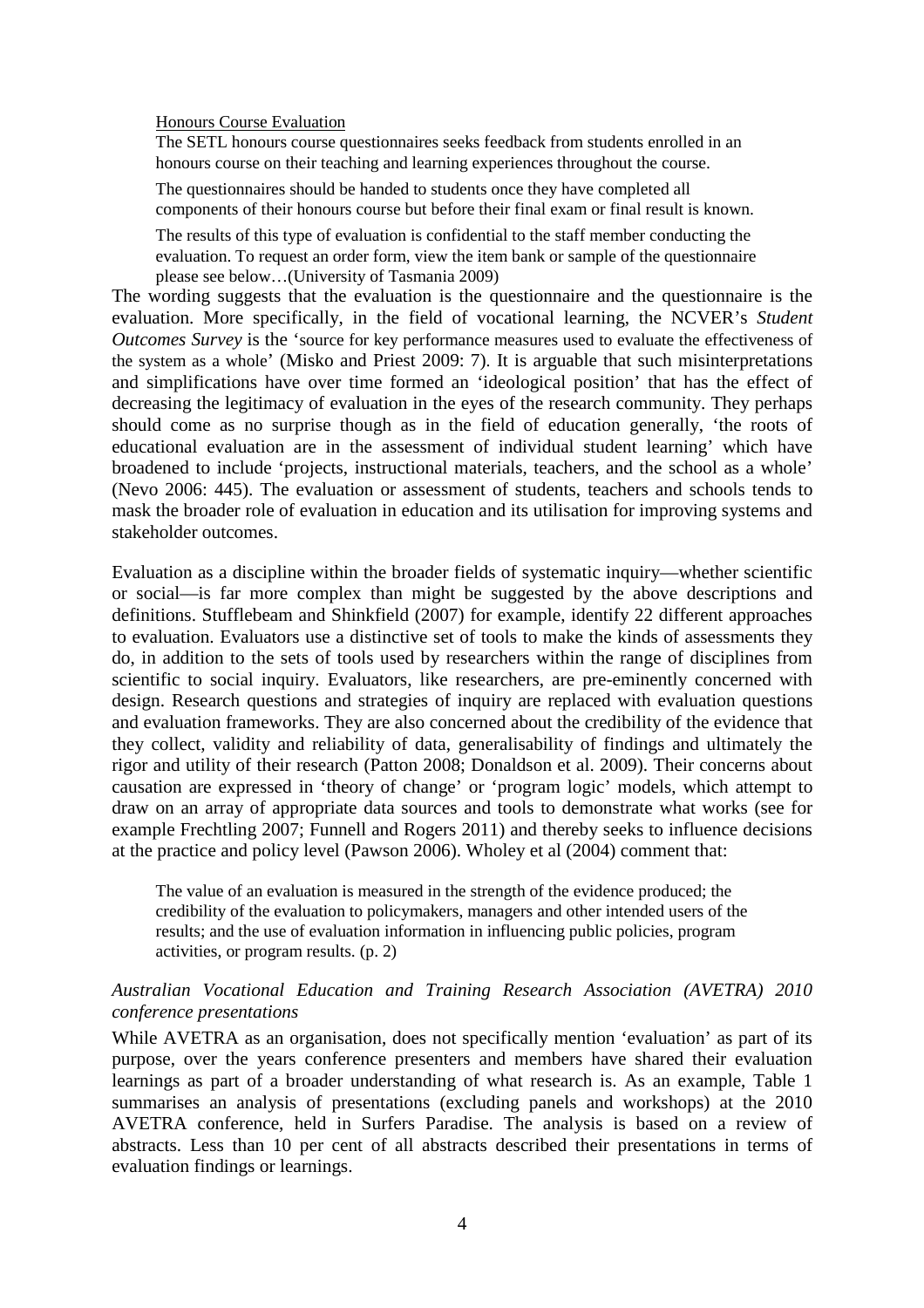#### **Table 1. Review of 2010 AVETRA conference presentations (excluding panels and workshops)**

| <b>Type of presentation</b>                                    | <b>Number of presentations</b> |
|----------------------------------------------------------------|--------------------------------|
| Research based presentations                                   |                                |
| Commentaries on systems, policy, theory and history (not based | 16                             |
| primarily on research or evaluation)                           |                                |
| Presentations based on evaluations                             |                                |
| Total presentations                                            |                                |
|                                                                |                                |

Source: Adapted from AVETRA website (AVETRA 2010)

# *International Journal of Training Research articles*

Table 2 summarises an analysis of articles found in the *International Journal of Training Research*, published on behalf of AVETRA over a period of five years. Sixty per cent of all articles are based on research project findings. One-third of all articles are effectively essays providing a commentary or analysis of systems, policy, theory or related history of various aspects of vocational learning. In five years of publication, only three articles explicitly described their bases as evaluation.

#### **Table 2. Five years of articles in the International Journal of Training Research (Volumes 4 to 8)**

| Type of article                                     | <b>Number of articles</b> |
|-----------------------------------------------------|---------------------------|
| Articles based on research findings                 |                           |
| Commentaries on systems, policy, theory and history |                           |
| Articles base on evaluation                         |                           |
| Total articles                                      |                           |

# *National VET Research and Evaluation (NVETRE) program*

The National Centre for Vocational Education Research (NCVER) manages the National Vocational Education and Training Research and Evaluation (NVETRE) program. The program, at the time of writing included the following (NCVER 2011b):

- Adult literacy research program (completed)
- Building VET provider and workforce capability (completed)
- Enhancing future productivity: The interdependence of workers, employers and VET
- Low paid workers and VET: Increasing VET participation amongst lower paid workers over the life-cycle
- Securing their future: Older workers and the role of VET
- Tailoring VET to the emerging labour market (completed)
- Individual inhouse research projects (3 projects scheduled for completion 30 June 2010)
- Individual managed research projects (27 projects in various stages of completion)

A review of each project reveals that none is explicitly described as an evaluation. The research priority areas agreed to by the Ministerial Council for Tertiary Education and Employment (MCTEE) and which therefore guide NCVER's commissioned research are listed as follows (NCVER 2011a):

• Skills and productivity: To investigate how skills contribute to economic growth;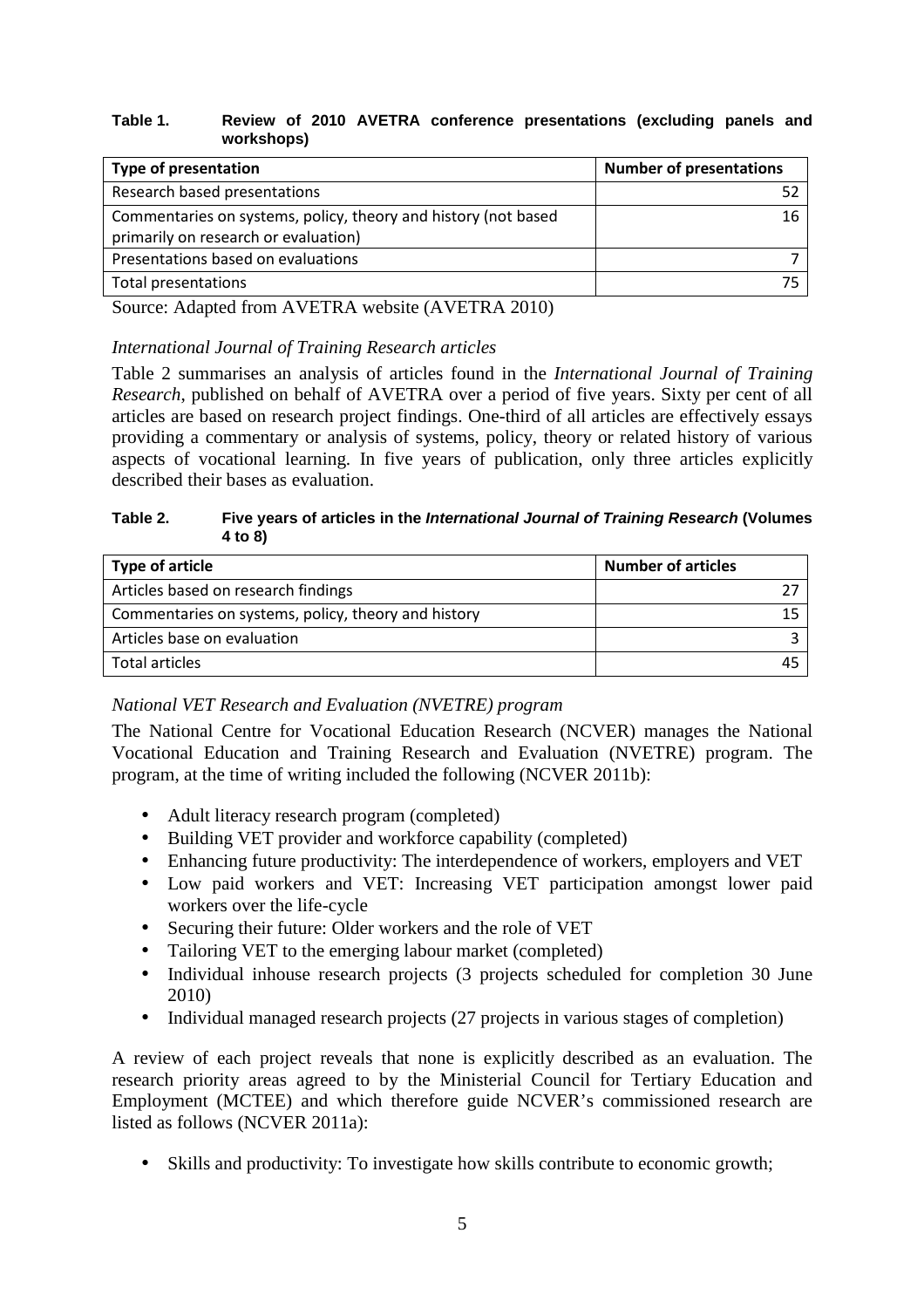- Structures in the tertiary education and training system: To examine the impact of policy, funding and market frameworks on the provision of education and training;
- The contribution of education and training to social inclusion: To explore the reduction of disadvantage through education and training;
- Learning and teaching: To understand how, why, where and when people learn; and
- The place and role of VET: To consider VET's role in the tertiary education sector, world of work and community.

Evaluations of current programs, policies and systems could reasonably be expected to contribute significantly to this research agenda. Of course, evaluation of systems and programs is dependent on availability and accessibility of appropriate data. On this issue, the recent Skills Australia (2010) report on the future of VET suggests that the data required for evaluation of the system is neither available nor appropriate. This may be one reason why evaluations are not included in National Vocational Education and Training Research and *Evaluation* program. We will return to this issue later in the paper.

### **Case studies: building the credibility of evaluation**

Both of the authors of this paper have a history as practitioners and researchers in vocational learning. However over the last five years we have broadened the scope of our work to more specifically include evaluations that go beyond a strictly educational focus. Invariably though, what we find is that there is almost always some connection between the subject matter of an evaluation—whether it be children and families, justice, health, child protection, domestic violence or something else—and education and training. Often the focus on learning arises from the methodology employed. The examples we offer are not directly related to vocational learning.

### *Case 1: Evaluation of a healing centre: Akeyulerre*

Akeyulerre is an Aboriginal healing centre, funded by the Northern Territory Department of Health and Families. It offers traditional healing and supports cultural maintenance among Arrernte families in the Alice Springs region. The authors were part of a team of researchers who were tasked to conduct an evaluation of the program. The evaluation was largely qualitative in nature, relying on interview data, images and videos provided by the centre, along with observations by the evaluation team.

While Akeyulerre predominantly works with local Indigenous people, it also has an interface with mainstream services. One of its key goals is to ensure the continuing transmission of traditional knowledge from older to younger generations. While it could be seen as a 'service' to Aboriginal people, it is not a service in the conventional sense of the word. In fact it is difficult to clearly articulate what the healing centre is and how it works within a western worldview. One of the several tasks of the evaluation was to attempt to convey how the centre worked to achieve the outcomes it sought to promote. While the knowledge used to run the centre was certainly not new, the translation of the knowledge into a non-Indigenous frame of reference is something that has rarely been attempted. In the case of Akeyulerre, this is the way that evaluation generated new knowledge and new ways of thinking.

The evaluation report was targeted to meet the needs of the Department and as such it served a purpose in terms of informing the development of similar services within the Northern Territory. It was noted through the course of the evaluation, that there is growing interest in this kind of centre, not only in the Northern Territory but in other places, particularly in remote communities. Dissemination of the findings to a broader audience will provide an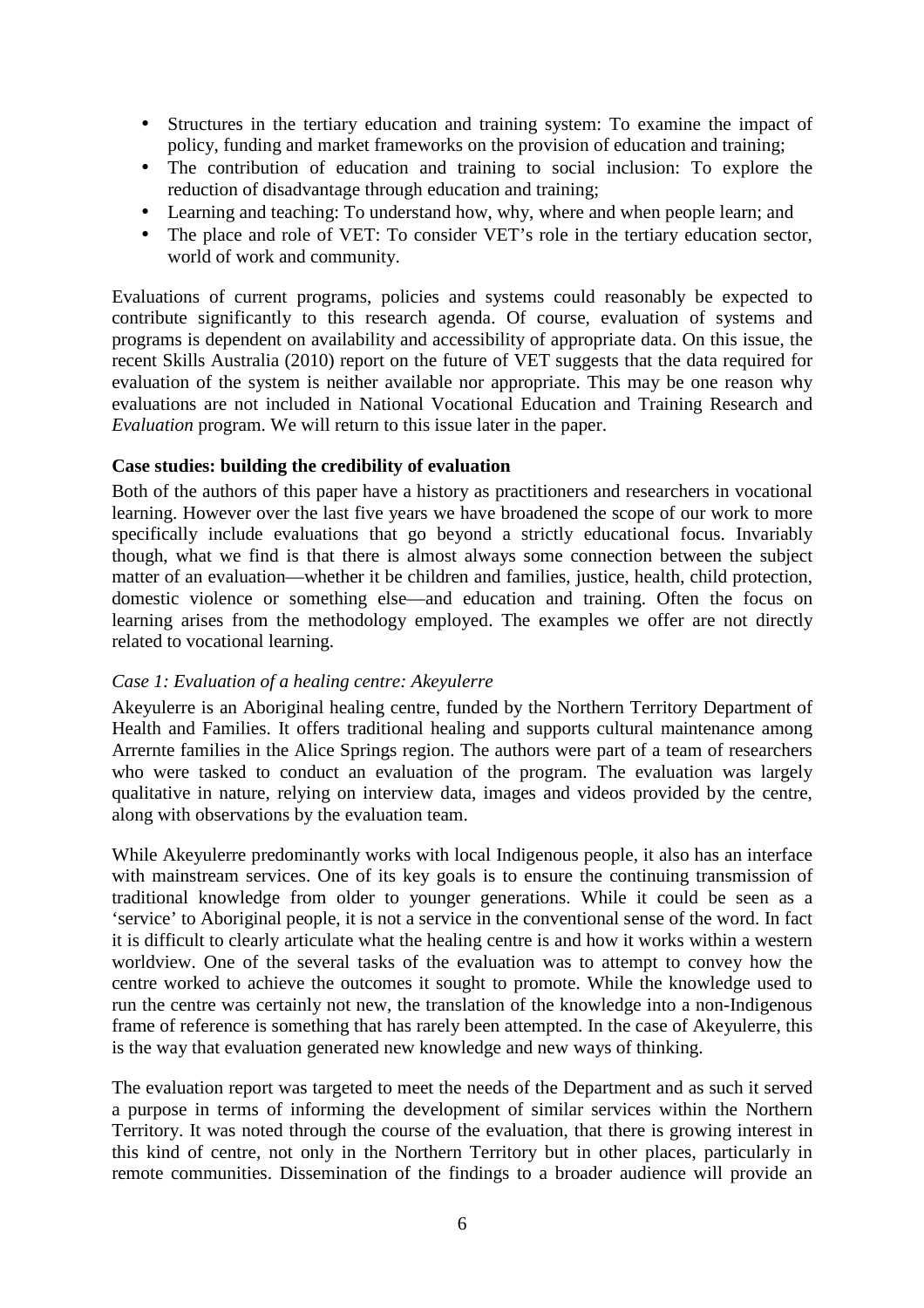opportunity for increased understanding of the factors that contribute to success and sustainability of this kind of service to other Indigenous communities across Australia. While we have sought to encourage this dissemination, the intellectual property issues associated not only with the Department's requirements but also with the organisation itself, make this more difficult than it otherwise may be.

# *Case 2: Evaluation of a differential response pilot*

Our second case also comes from Alice Springs, where in 2008 a pilot program was established to trial a differential response framework for low risk, high needs child protection cases identified through the usual notification process. Again, the authors were part of a team tasked to evaluate the program. The topic—child protection—made it something of a political hot potato and therefore heightened the level of engagement among the evaluation stakeholders. While the program was new to the Northern Territory it was modelled on other similar services in Australia. However, the complex nature of the local context and the fastchanging nature of policy and practice in the field of child protection meant that the evidence generated from the evaluation needed to be soundly based and accepted as valid to all stakeholders. A mixed methods approach was used which drew on a combination of quantitative data from the service provider, qualitative data from stakeholders (including service users) and a reflective practice approach built around a 'community of practice' based on the evaluation reference group. It turned out that in terms of the perceived worth of the evaluation, this latter component was considered to be one of the most valued parts of the evaluation. It provided for a high level of information exchange and shared understanding of issues and contributed to acceptance of a range of recommendations provided by the evaluation team.

The new knowledge generated from the evaluation contributed to the implementation of a Territory-wide rollout of the service. The evaluation played a pivotal role in the development of policy related to the differential response framework in the Northern Territory. Not only were the evaluation findings useful for reconceptualising an understanding of the role of targeted family support as a response to the issue of child protection, the way the new knowledge was generated was of particular significance for those involved.

At this point in time we have not been able to publish from the findings of the evaluation. This is partly due to the intellectual property constraints imposed by the service agreement with Charles Darwin University but we are conscious too of the need for sensitivity in what is a highly contentious area of policy. What we have done though is actively promoted the methodology we have used and shared our learnings as evaluators, based on the successes of the 'communities of practice' approach used.

### **Implications and synthesis**

### *Can evaluation be considered in the same category as research?*

We have contended that evaluations can and do act in much the same way as research to generate new knowledge. The Akeyulerre case highlights the significance of translation of traditional knowledge into a mainstream context. The differential response example demonstrates the important role of evaluation as a vehicle for supporting critical thinking in an innovative policy environment. It also highlights the importance of methodology and process in the generation of new knowledge.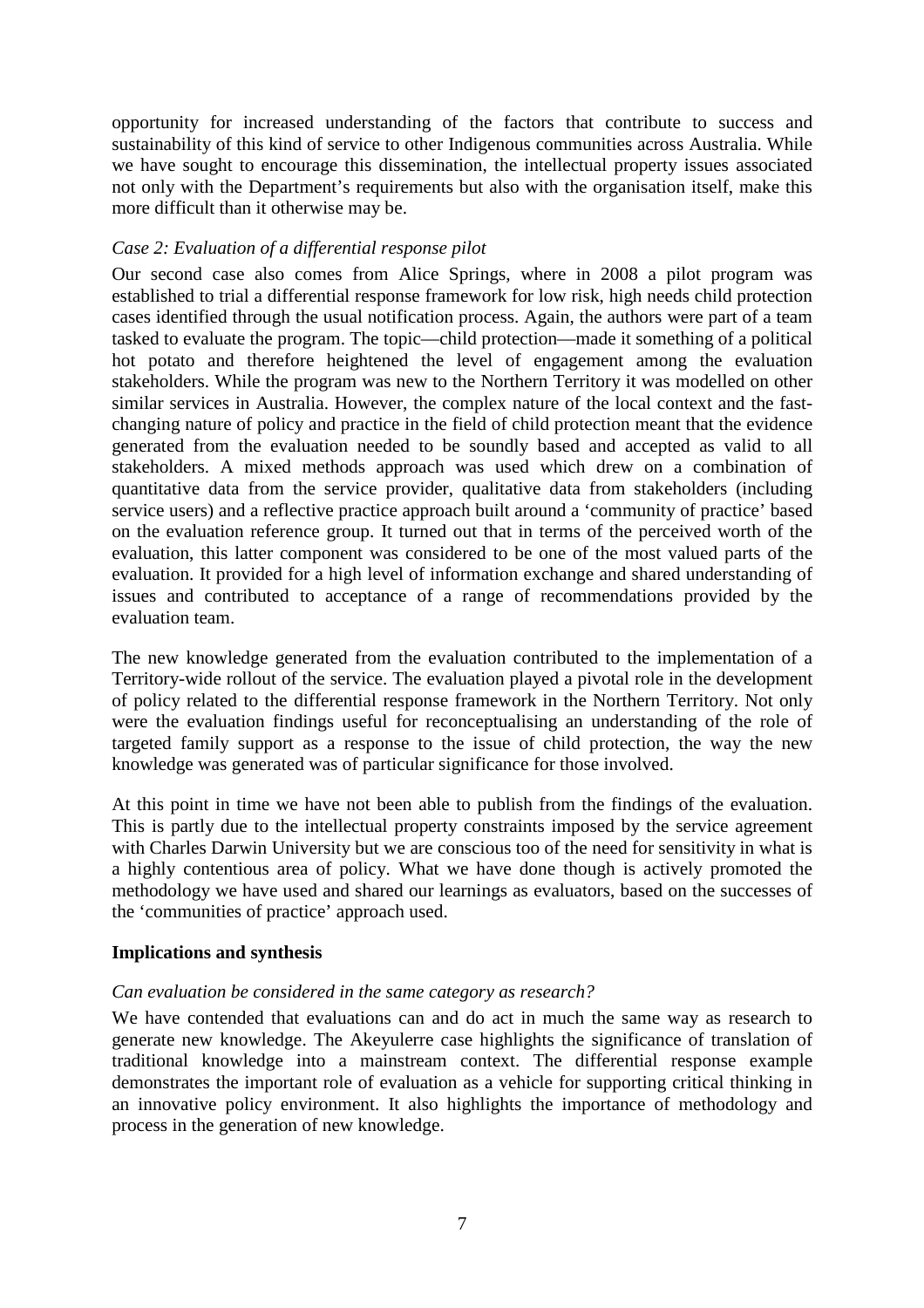The literature discussed earlier points to a very blurry distinction between research and evaluation. Rigorous, evidence-based evaluations require a set of research skills and methodologies that are consistent with quality research projects. There are of course 'dodgy' evaluations and there are research projects that are poorly designed and poorly implemented. If the design, methodology and implementation of an evaluation are built on a sound set of research principles we would contend that evaluations are worthy of equal standing alongside any high quality institutional research project.

### *Why is so little new knowledge disseminated from evaluations?*

The reporting and publication of evaluation findings appears to be a major point of difference between research projects and evaluations. The AVETRA data shown earlier points to a dearth of well-documented evidence-based evaluation reports available in the public domain. Further, our experiences as evaluators working on projects funded by government departments suggests that all too often an evaluation report to the commissioner is as far as the learnings go. Indeed many of the stakeholders in an evaluation may not see a benefit in making findings public. To date, while there are opportunities for publication from the cases described above, we have not as yet been able to find an appropriate medium for publication of findings for either evaluation. Intellectual property constraints detailed in service agreements require approvals that are sometimes difficult to obtain.

For higher education institutions, an evaluation report is not considered of value—at least in terms of the Excellence in Research for Australia (ERA) guidelines. Often, because evaluation consultancies are not labelled as 'research', they do not have the same standing as other research projects. There is then little motivation within the institution to publish from findings. For the many private consultancies that conduct evaluations there is little to be gained—and arguably a lot of time spent working for nothing—from publishing their findings. The contract report is completed, the funds are in the bank and it is time to move onto the next project. The answer to the question posed above is therefore plainly obvious: new knowledge from evaluations is not disseminated because it is not published.

### *Evaluation of vocational learning programs and systems: a field ripe for harvest*

There is arguably a need for rigorous systematic evaluations of many VET systems and programs (based on the dearth of reported evaluations). It would be an interesting exercise to undertake a review of evaluations of the VET system as was carried out by McDonald and Hayton in 1997. They concluded then that

Evaluation in VET in Australia has been a sporadic activity: carried out in some form on some occasions, not used to evaluate the 'big' issues, and rarely used as a tool in policy formation. (McDonald and Hayton 1997: 15)

We suspect that little has changed since then, at least judging by the priority given to evaluations in the NVETRE program. Before this can occur there needs to be a shift of mindset among many vocational learning researchers that evaluations are not the same thing as a tick and flick survey. Further, those seeking funding for vocational learning programs will need to allocate a realistic proportion of resources into evaluation of their activities. Ideally, evaluation should be built into programs so that learnings from evaluations that incorporate continuous improvement processes can be acted on through the life of the program. Further, if as *Creating a future direction for Australian vocational education and training* (Skills Australia 2010) suggests, the data is not there to evaluate systems, priority must be given to ensure that it is generated.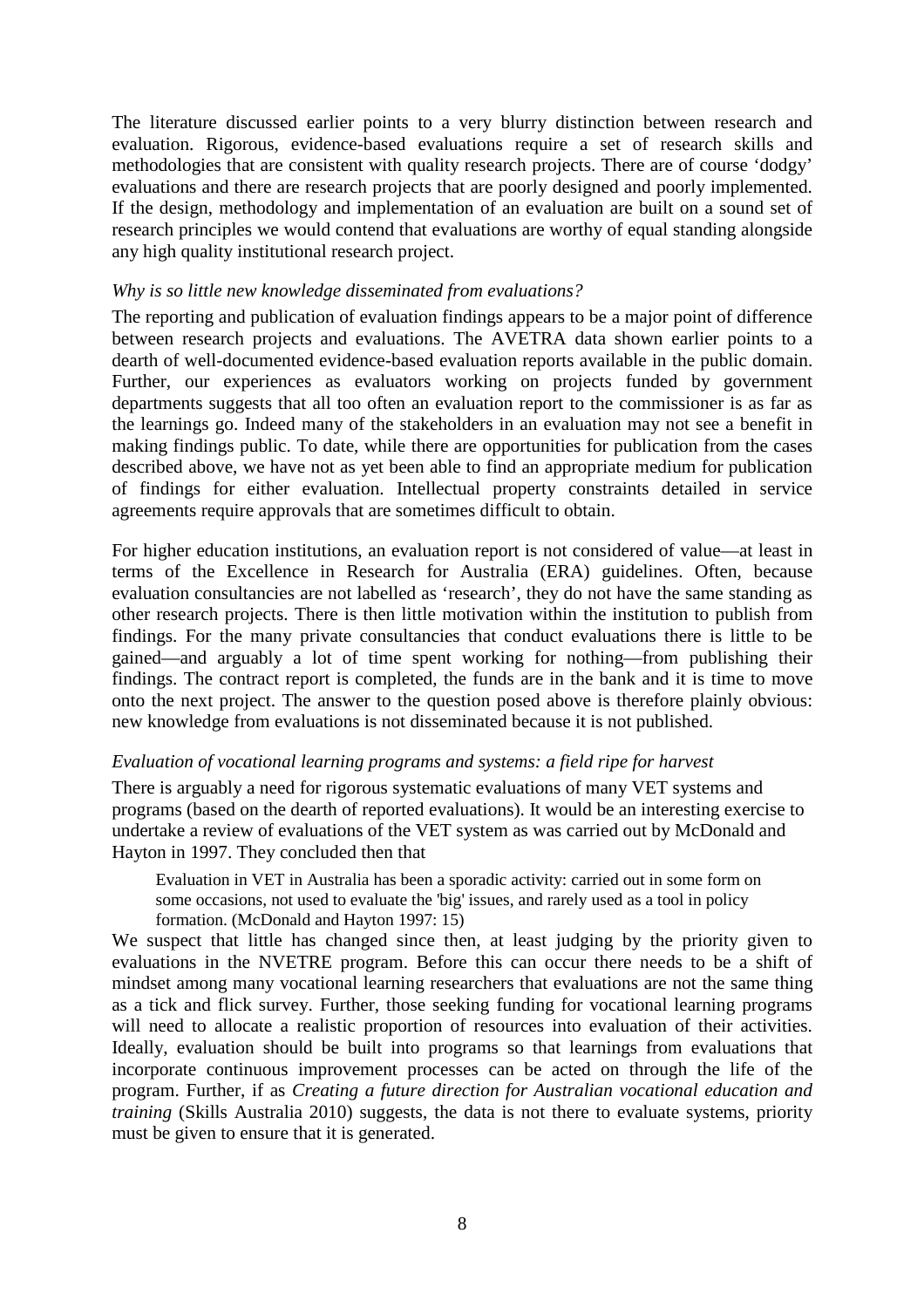Evaluations are an ideal vehicle in which policy and practice can be informed so that systems, processes and procedures can be improved. They can also have an accountability function built into their design. It would seem appropriate by looking through both these lenses that the national institutions governing the VET system should be subject to ongoing evaluation. It is noted that the NCVER Strategic Plan for 2010 to 2013 suggests that 'Evaluation of broad policy areas will be given more attention than has previously been the case' (NCVER 2010: 3). At this point there appears little evidence of this happening. Further, it might be appropriate to ask another evaluation question: To what extent are the NCVER's outputs contributing to its own vision?

### *What can evaluation researchers do to legitimise their work?*

While on the one hand we may ask ourselves: 'Why should we need to legitimise our professional work as evaluators?' the evidence presented in this paper suggests that there is indeed a need for an elevation of the status of evaluation as a discipline, aligned as it is to research. There are several things that we have done that are worthy of consideration.

*Firstly*, in the planning stages of an evaluation it is important to specifically include opportunities for joint publication from findings. A scope of work or evaluation framework document will set out evaluation assumptions, methods, tasks, timelines and outputs. Outputs should not be limited to a final report but include a range of other add-ons including dissemination options. Creating opportunities for promoting an organisation's learnings and achievements generates goodwill and a sense that the evaluation effort has produced something valuable to all those involved.

*Secondly*, research institutions should build evaluation capacity. There is a temptation to rely on research capacity to conduct evaluations but this may result in a reduced quality. The set of skills required for high quality evaluations are subtly but significantly different to those required for research. Expertise in conducting evaluations can be built through targeted training, mentoring and professional development of developing researchers.

*Thirdly*, evaluators should publicly promote methodologies to a broad audience. While conference presentations may be the preferred option for many institutions, we have found that smaller targeted seminars are perhaps more effective in reaching an uninitiated, yet interested audience. We have also found that a focus on innovative methodologies piques the interest of those who are sceptical of more traditional approaches to evidence gathering.

*Finally*, evaluators should intentionally publish and present on the basis of findings with a view to demonstrating how new knowledge generated translates into policy and practice changes. In doing so, evaluators need to look out for the 'big issues' that connect their research with strategic stakeholders.

All of the above will demonstrate the value and worth of evaluation in virtually any discipline. In the field of vocational learning an emphasis on sharing learnings is important. The evaluation process is then not something that is done *to* the organisation. Rather it becomes a professional learning activity that is done *with* the organisation.

### **Conclusions**

This paper has sought to set out the case for quality evaluations as a legitimate form of research in the field of vocational learning. While the distinctions and similarities between both professional disciplines have been noted, it is quite clear that evaluations are a relatively rare feature of published research in this field within Australia. It may be that the reason for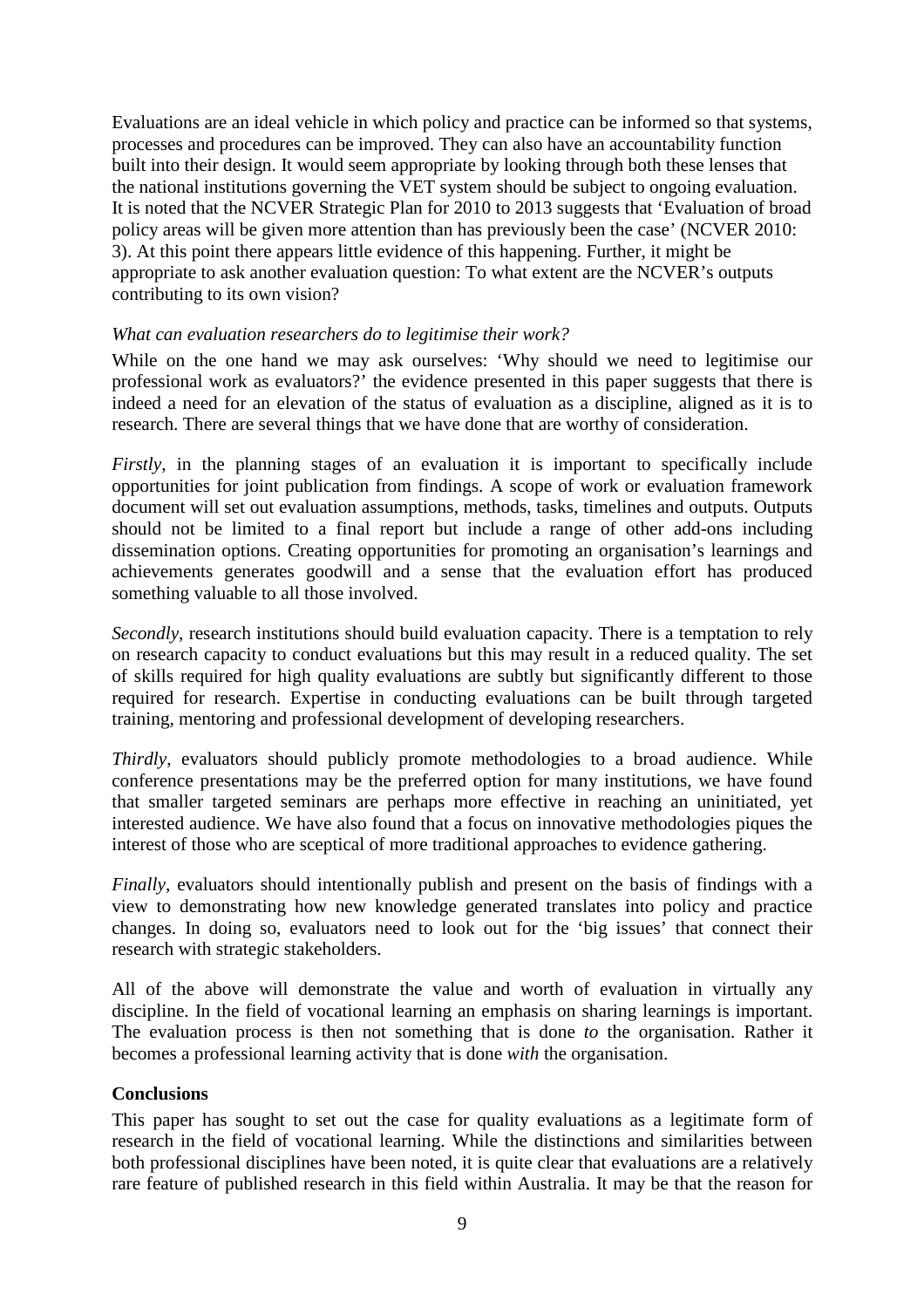this is that evaluation is seen as something of a 'bastard sibling', tolerated but not accepted as an 'equal brother' of research. It may also be though that the misconceptions about the nature of evaluation as a process of systematic inquiry are simply misunderstood.

Regardless, the credibility of evaluation depends to a large extent on the quality of the professional work carried out by evaluators. Our experience suggests that evaluation work can be recognised for its contribution to the development of new knowledge and its subsequent application for innovative practice and policy. We acknowledge that the lack of publicly reported findings sometimes diminishes the worth of the research work done during an evaluation. However, we also recognise that there is considerable scope to promote evaluation within the field of vocational learning as an important and valid form of research activity. In order for this to be accepted we believe that the stated intent of national organisations such as the NCVER needs to be followed up with tangible action. We also see a need for evaluation researchers and their institutions to play their part in adding to the reputation of evaluation work.

# **References**

- Australian Research Council (2009), *ERA 2010 Submission Guidelines*http://www.arc.gov.au/pdf/ERA2010\_sub\_guide.pdf.
- AVETRA (2010). "2010 Papers." Retrieved January 2011, from http://avetra.org.au/publications/conference-archives/conference-archives-2010/2010 papers.
- Department of Innovation, Industry, Science and Research, (2010), *Program Guidelines: Cooperative Research Centres Program*, Retrieved January 2011 from https://www.crc.gov.au/HTMLDocuments/Documents/PDF/CRC%20Program%20Gu idelines\_Feb%202010.pdf.
- Donaldson, S., Christie, C. and Mark, M., Eds. (2009). *What counts as credible evidence in applied research and evaluation practice?* Thousand Oaks, Sage.
- Frechtling, J. (2007). *Logic Modeling Methods in Program Evaluation*, San Francisco, John Wiley and Sons.
- Funnell, S. and Rogers, P. (2011). *Purposeful Program Theory: Effective use of theories of change and logic models*, San Francisco, Jossey Bass.
- Gill, S. (2010). *Developing a Learning Culture in Nonprofit Organizations*, Thousand Oaks, Sage Publications.
- Guenther, J., Williams, E. and Arnott, A. (2010). *The politics of evaluation: evidence-based policy or policy-based evidence*. NARU public seminar series, Darwin, Retrieved January 2011 from http://covaluator.net/docs/S2.1 the politics of evaluation.pdf.
- Hawe, P., Bond, L. and Butler, H. (2009). "Knowledge theories can inform evaluation practice: What can a complexity lens add?" *New Directions for Evaluation* **2009**(124): 89-100.
- Mathison, S. (2008). What is the difference between evaluation and research--And why do we care? *Fundamental issues in evaluation*. N. Smith and P. Brandon. New York, Guilford Press.
- McDonald, R. and Hayton, G. (1997), *A brief history of the evaluation of VET in Australia*, National Centre for Vocational Education Research. Leabrook, Retrieved January 2011 from http://www.ncver.edu.au/research/core/TD\_TNC\_51\_09.pdf.
- Misko, J. and Priest, S. (2009), *Students' suggestions for improving their vocational education and training experience*, National Centre for Vocational Education Research. Adelaide, Retrieved January 2011 from http://www.ncver.edu.au/publications/2202.html.